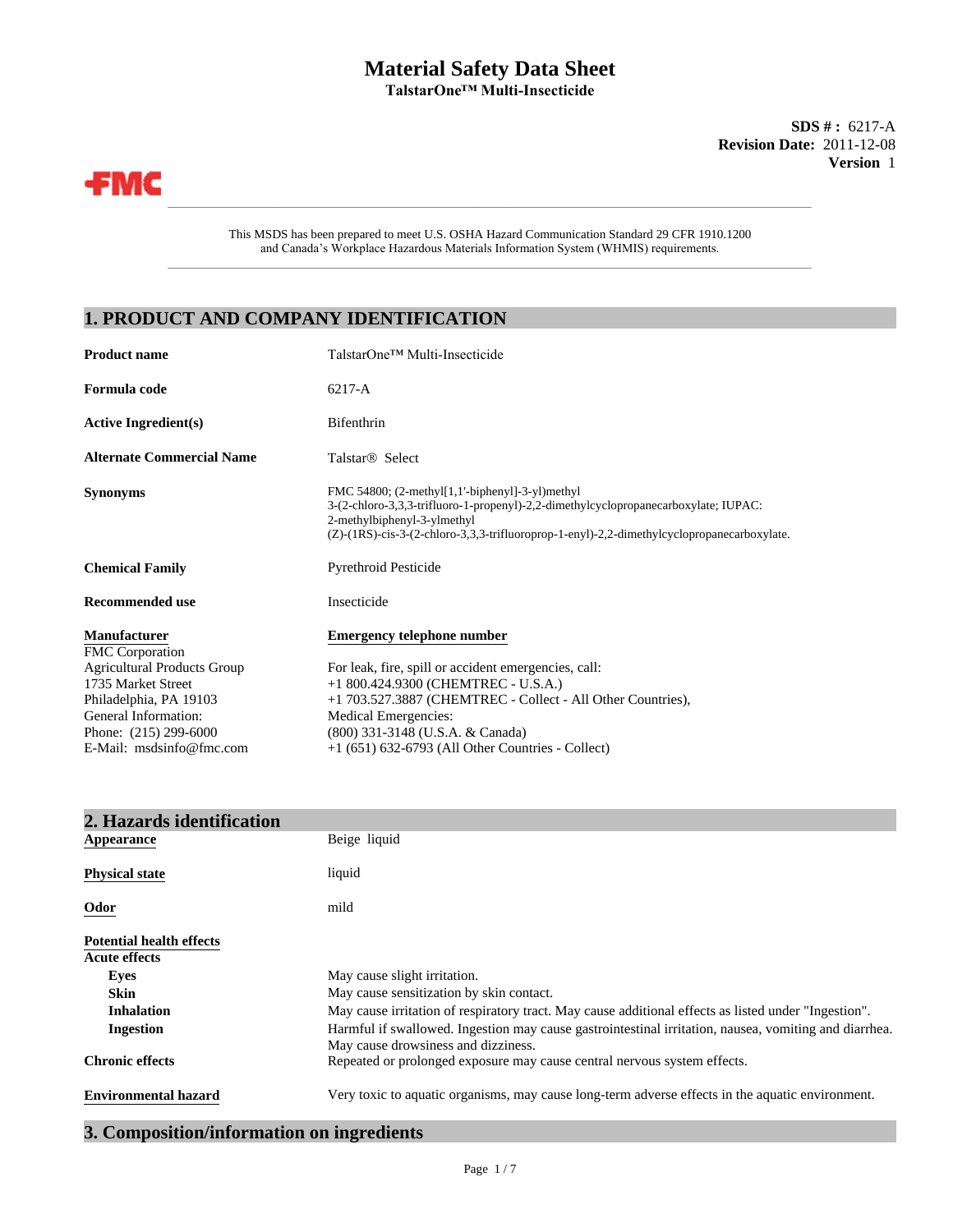## **Hazardous ingredients**

| <b>Chemical Name</b>                                                              |                                                                                                                                                                                                                                                       | CAS-No                                                                                                                                                                                                                                                                        | Weight % |
|-----------------------------------------------------------------------------------|-------------------------------------------------------------------------------------------------------------------------------------------------------------------------------------------------------------------------------------------------------|-------------------------------------------------------------------------------------------------------------------------------------------------------------------------------------------------------------------------------------------------------------------------------|----------|
| Bifenthrin                                                                        |                                                                                                                                                                                                                                                       | 82657-04-3                                                                                                                                                                                                                                                                    | 7.9      |
| Propylene glycol                                                                  |                                                                                                                                                                                                                                                       | $57 - 55 - 6$                                                                                                                                                                                                                                                                 | $5 - 10$ |
| 4. First aid measures                                                             |                                                                                                                                                                                                                                                       |                                                                                                                                                                                                                                                                               |          |
| Eye contact                                                                       | for further treatment advice.                                                                                                                                                                                                                         | Hold eyes open and rinse slowly and gently with water for 15 to 20 minutes. Remove contact lenses,<br>if present, after the first 5 minutes, then continue rinsing eye. Call a poison control center or doctor                                                                |          |
| Skin contact                                                                      |                                                                                                                                                                                                                                                       | Take off contaminated clothing. Rinse skin immediately with plenty of water for 15-20 minutes.<br>Call a poison control center or doctor for treatment advice.                                                                                                                |          |
| Inhalation                                                                        | further treatment advice.                                                                                                                                                                                                                             | Move person to fresh air. If person is not breathing, call 911 or an ambulance, then give artificial<br>respiration, preferably by mouth-to-mouth, if possible. Call a poison control center or doctor for                                                                    |          |
| Ingestion                                                                         |                                                                                                                                                                                                                                                       | Call a poison control center or doctor immediately for treatment advice. Have person sip a glass of<br>water if able to swallow. Do not induce vomiting unless told to do so by a poison control center or<br>doctor. Do not give anything by mouth to an unconscious person. |          |
| Notes to physician                                                                | This product is a pyrethroid. If large amounts have been ingested, the stomach and intestines should<br>be evacuated. Treatment is symptomatic and supportive. Digestible fats, oils, or alcohol may increase<br>absorption and so should be avoided. |                                                                                                                                                                                                                                                                               |          |
| 5. Fire-fighting measures                                                         |                                                                                                                                                                                                                                                       |                                                                                                                                                                                                                                                                               |          |
| <b>Flash Point</b><br>Method                                                      | > 100 °C / > 212 °F<br>Tag Closed Cup                                                                                                                                                                                                                 |                                                                                                                                                                                                                                                                               |          |
| <b>Sensitivity to Mechanical Impact</b><br><b>Sensitivity to Static Discharge</b> | not applicable<br>not applicable                                                                                                                                                                                                                      |                                                                                                                                                                                                                                                                               |          |
| Suitable extinguishing media                                                      |                                                                                                                                                                                                                                                       | Foam. Carbon dioxide $(CO_2)$ . Dry chemical. Soft stream or water fog only if necessary.                                                                                                                                                                                     |          |
| Protective equipment and precautions<br>for firefighters                          |                                                                                                                                                                                                                                                       | As in any fire, wear self-contained breathing apparatus and full protective gear.                                                                                                                                                                                             |          |
| NFPA                                                                              |                                                                                                                                                                                                                                                       |                                                                                                                                                                                                                                                                               |          |
| <b>Health Hazard</b><br>1                                                         |                                                                                                                                                                                                                                                       |                                                                                                                                                                                                                                                                               |          |
| Flammability                                                                      |                                                                                                                                                                                                                                                       |                                                                                                                                                                                                                                                                               |          |
| <b>Stability</b><br>$\boldsymbol{0}$                                              |                                                                                                                                                                                                                                                       |                                                                                                                                                                                                                                                                               |          |
| <b>Special Hazards</b>                                                            |                                                                                                                                                                                                                                                       |                                                                                                                                                                                                                                                                               |          |
| <b>6. Accidental release measures</b>                                             |                                                                                                                                                                                                                                                       |                                                                                                                                                                                                                                                                               |          |
| <b>Personal precautions</b>                                                       |                                                                                                                                                                                                                                                       | Isolate and post spill area. Wear suitable protective clothing, gloves and eye/face protection. For<br>personal protection see section 8.                                                                                                                                     |          |

**Environmental precautions** Keep people and animals away from and upwind of spill/leak. Keep material out of lakes, streams, ponds, and sewer drains.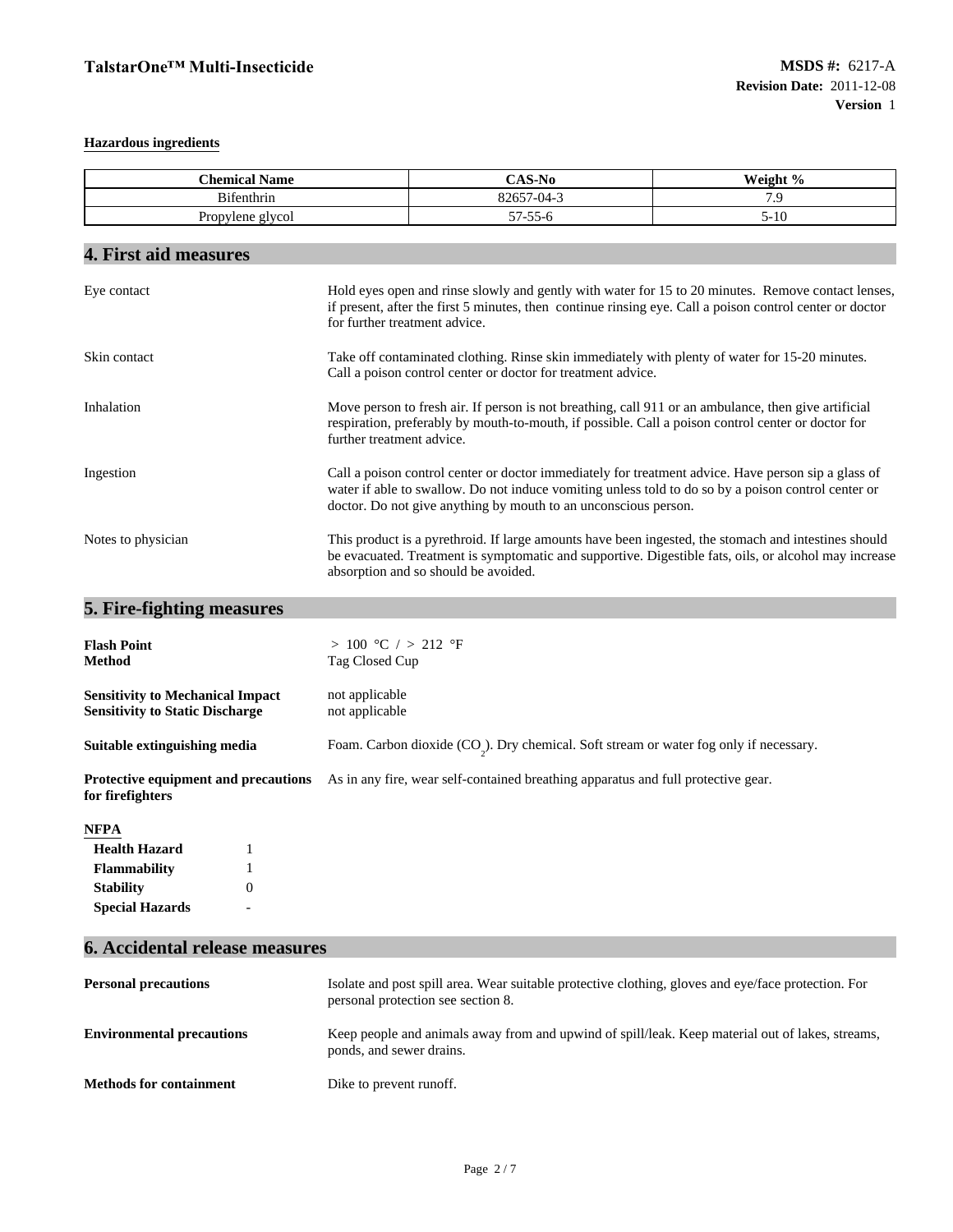| Methods for cleaning up        | Absorb with earth, sand or other non-combustible material and transfer to containers for later<br>disposal. Clean and neutralize spill area, tools and equipment by washing with bleach water and<br>soap. Absorb rinsate and add to the collected waste. Waste must be classified and labeled prior to<br>recycling or disposal. Dispose of waste as indicated in Section 13. |  |  |
|--------------------------------|--------------------------------------------------------------------------------------------------------------------------------------------------------------------------------------------------------------------------------------------------------------------------------------------------------------------------------------------------------------------------------|--|--|
| Other                          | For further clean-up instructions call FMC Emergency Hotline number listed in Section 1 "Product"<br>and Company Identification" above.                                                                                                                                                                                                                                        |  |  |
| <b>7. Handling and storage</b> |                                                                                                                                                                                                                                                                                                                                                                                |  |  |
| <b>Handling</b>                | Do not contaminate other pesticides, fertilizers, water, food or feed by storage or disposal.                                                                                                                                                                                                                                                                                  |  |  |
| <b>Storage</b>                 | Keep in a dry, cool and well-ventilated place. Keep away from open flames, hot surfaces and sources<br>of ignition. Keep out of reach of children and animals. Store in original container only.                                                                                                                                                                               |  |  |

# **8. Exposure controls/personal protection**

## **Exposure guidelines**

| $\cdots$<br><b>Chemical Name</b> | <b>British Columbia</b> | <b>Duebec</b> | <b>TWAEV</b><br>Dntario (                                | <b>M</b> herta |
|----------------------------------|-------------------------|---------------|----------------------------------------------------------|----------------|
| Propylene glycol                 |                         |               | $\frac{3}{7}$ TWA: 50 ppm<br>TWA:<br>$10 \text{ mg/m}^3$ |                |
| 57 55 6<br>J - J J-0             |                         |               | .<br>TWA.<br>5 mg/m $\rm ^5$                             |                |

## **Occupational exposure controls**

| <b>Engineering measures</b>          | Apply technical measures to comply with the occupational exposure limits, When working in<br>confined spaces (tanks, containers, etc.), ensure that there is a supply of air suitable for breathing and<br>wear the recommended equipment.                                                                                 |  |  |
|--------------------------------------|----------------------------------------------------------------------------------------------------------------------------------------------------------------------------------------------------------------------------------------------------------------------------------------------------------------------------|--|--|
| <b>Personal Protective Equipment</b> |                                                                                                                                                                                                                                                                                                                            |  |  |
| <b>General Information</b>           | If the product is used in mixtures, it is recommended that you contact the appropriate protective<br>equipment suppliers, These recommendations apply to the product as supplied                                                                                                                                           |  |  |
| <b>Respiratory protection</b>        | For dust, splash, mist or spray exposures wear a filtering mask.                                                                                                                                                                                                                                                           |  |  |
| <b>Eye/face protection</b>           | For dust, splash, mist or spray exposure, wear chemical protective goggles or a face-shield.                                                                                                                                                                                                                               |  |  |
| Skin and body protection             | Wear long-sleeved shirt, long pants, socks, shoes, and gloves.                                                                                                                                                                                                                                                             |  |  |
| <b>Hand protection</b>               | Protective gloves                                                                                                                                                                                                                                                                                                          |  |  |
|                                      |                                                                                                                                                                                                                                                                                                                            |  |  |
| <b>Hygiene measures</b>              | Clean water should be available for washing in case of eye or skin contamination. Wash skin prior to<br>eating, drinking, chewing gum or using tobacco. Shower or bathe at the end of working. Remove and<br>wash contaminated clothing before re-use. Launder work clothing separately from regular household<br>laundry. |  |  |

# **9. Physical and chemical properties**

## **9.1 Information on basic physical and chemical properties**

| Appearance            | Beige liquid |
|-----------------------|--------------|
| <b>Color</b>          | Beige        |
| <b>Physical state</b> | liquid       |
| Odor                  | mild         |
| pН                    | 6.7          |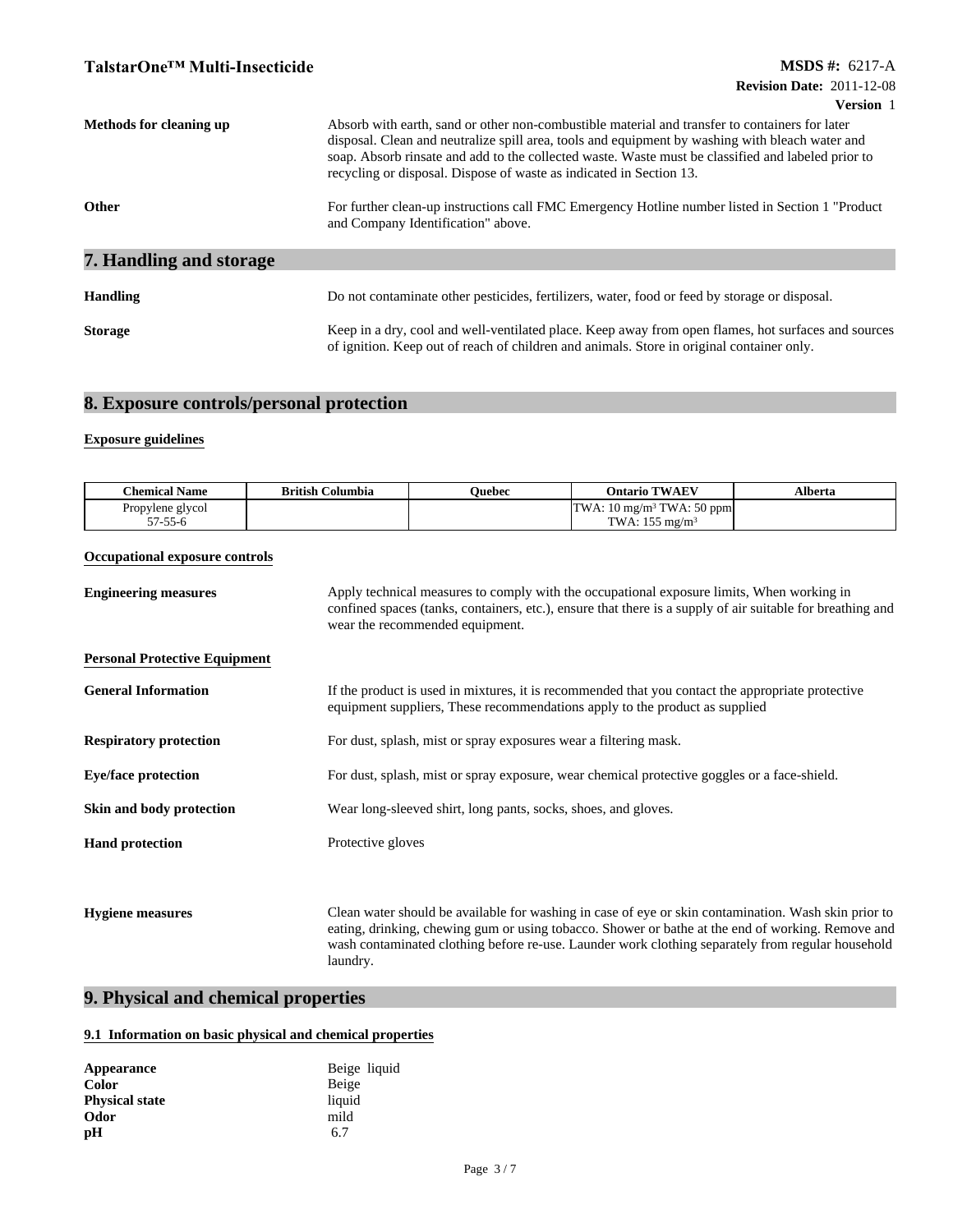**Melting Point/Range** No information available<br> **Freezing point** No information available<br>
No information available **Density** 8.53 lb/gal Specific Gravity 8.53 lb/gal 1.024 @ 20 °C **Evaporation rate** not applicable<br> **Autoignition Temperature** not applicable **Specific Gravity**<br>Water solubility **Boiling Point/Range Water solubility** Dispersible in water<br> **Percent volatile** No information avail **Autoignition Temperature** not applicable<br> **Vapor pressure** not applicable **Partition coefficient:**<br>Viscosity **Vapor pressure Flash Point Oxidizing properties Vapor density** No information available

not applicable No information available<br>not applicable **No information available Viscosity** No information available  $> 100$  °C  $/ > 212$  °F Tag Closed Cup not applicable

**9.2 Other information**

## **10. Stability and reactivity**

| <b>Stability</b>                        | Stable under recommended storage conditions.                            |
|-----------------------------------------|-------------------------------------------------------------------------|
| <b>Conditions to avoid</b>              | Heat, flames and sparks                                                 |
| <b>Hazardous decomposition products</b> | Carbon oxides, Hydrogen chloride, Hydrogen fluoride, Chlorine, Fluorine |
| <b>Hazardous polymerization</b>         | Hazardous polymerization does not occur                                 |

# **11. Toxicological information**

| <b>Eye contact</b><br><b>Skin contact</b><br>Ingestion     | Expected to be practically non-irritating, (rabbit)<br>Non-irritating during normal use, (rabbit)<br>Large doses of bifenthrin ingested by laboratory animals produced signs of toxicity including<br>convulsions, tremors and bloody nasal discharge. |
|------------------------------------------------------------|--------------------------------------------------------------------------------------------------------------------------------------------------------------------------------------------------------------------------------------------------------|
| <b>LD50 Dermal</b><br>LD50 Oral<br><b>LC50</b> Inhalation: | $> 2,000$ mg/kg (rabbit)<br>632 mg/kg (rat)<br>11.58 mg/L 1 hr (rat)                                                                                                                                                                                   |
| <b>Sensitization</b>                                       | Bifenthrin: May cause sensitization by skin contact.                                                                                                                                                                                                   |
| <b>Chronic Toxicity - Other Ingredient(s)</b>              |                                                                                                                                                                                                                                                        |
| <b>Chronic Toxicity</b>                                    | Repeated or prolonged exposure may cause central nervous system effects.                                                                                                                                                                               |
| Carcinogenicity                                            | Bifenthrin: Not recognized as carcinogenic by Research Agencies (IARC, NTP, OSHA, ACGIH).<br>Did not show carcinogenic effects in animal experiments.                                                                                                  |
| <b>Mutagenicity</b>                                        | Bifenthrin: Not genotoxic                                                                                                                                                                                                                              |
| <b>Neurological Effects</b>                                | Tremors were associated with chronic exposure of laboratory animals to bifenthrin, which may<br>disappear with continued exposure                                                                                                                      |
| <b>Developmental Toxicity</b>                              | Bifenthrin: Not teratogenic in animal studies.                                                                                                                                                                                                         |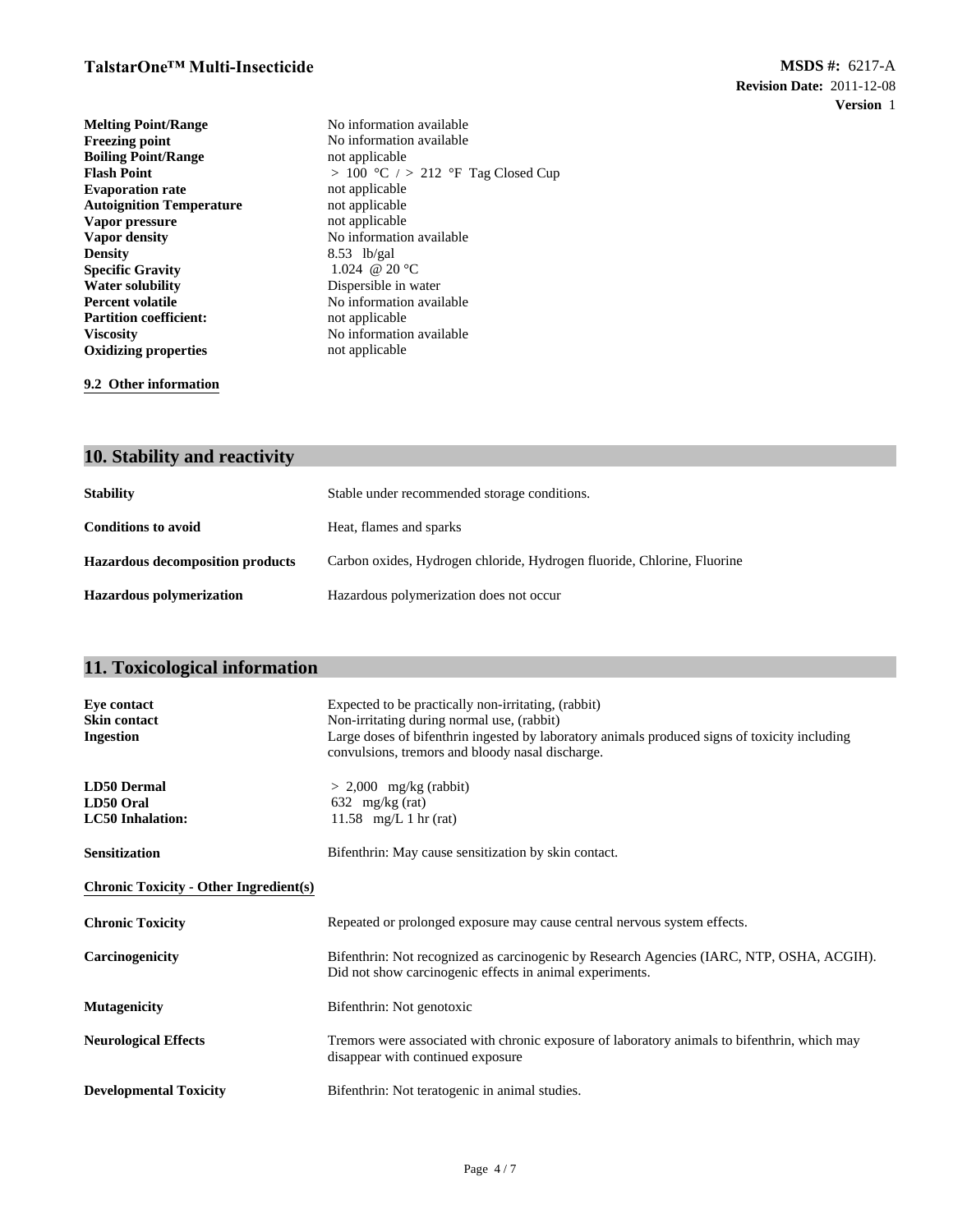| <b>Target Organ Effects</b>                   | Bifenthrin: A slight increase in male mouse urinary bladder tumors at the highest dose was probably<br>not of toxicological concern. |
|-----------------------------------------------|--------------------------------------------------------------------------------------------------------------------------------------|
| <b>Chronic Toxicity - Other Ingredient(s)</b> | Repeated overexposure to propylene glycol can produce central nervous system depression,<br>hemolysis and minimal kidney damage.     |

# **12. Ecological information**

## **Ecotoxicity**

#### **Bifenthrin (82657-04-3)**

| <b>Active Ingredient(s)</b> | Duration    | <b>Species</b>    | <b>Value</b>  | <b>Units</b> |
|-----------------------------|-------------|-------------------|---------------|--------------|
| <b>Bifenthrin</b>           | <b>EC50</b> | Aquatic organisms | $0.11 - 0.57$ | $\mu$ g/L    |
| <b>Bifenthrin</b>           | 96 h LC50   | Fish              | $0.1 - 2.0$   | $\mu$ g/L    |
| <b>Bifenthrin</b>           | LD50 Oral   | Bobwhite quail    | -1800         | mg/kg        |
| <b>Bifenthrin</b>           | LD50 Oral   | Mallard duck      | >2150         | mg/kg        |
| <b>Bifenthrin</b>           | LD50        | Bee               | U. I          | $\mu$ g/bee  |

| <b>Chemical Name</b> | Toxicity to algae    | Toxicity to fish             | Toxicity to microorganisms | Toxicity to daphnia and other<br>aquatic invertebrates |
|----------------------|----------------------|------------------------------|----------------------------|--------------------------------------------------------|
| Propylene glycol     | 19000 mg/L EC50 96 h | LC50 51600 mg/L              |                            | $EC50$ > > 10000 mg/L 24 h                             |
|                      | (Pseudokirchneriella | Oncorhynchus mykiss 96 h     |                            | $EC50$ > > 1000 mg/L 48 h                              |
|                      | subcapitata)         | $LC5041 - 47$ mL/L           |                            |                                                        |
|                      |                      | Oncorhynchus mykiss 96 h     |                            |                                                        |
|                      |                      | $LC50$ 51400 mg/L Pimephales |                            |                                                        |
|                      |                      | promelas 96 h LC50 710 mg/L  |                            |                                                        |
|                      |                      | Pimephales promelas 96 h     |                            |                                                        |

## **Environmental Fate**

#### **Bifenthrin (82657-04-3)**

| <b>Active Ingredient(s)</b> | <b>Type of Test</b>           | <b>Result</b>                                |
|-----------------------------|-------------------------------|----------------------------------------------|
| <b>Bifenthrin</b>           | Bioconcentration factor (BCF) | 1709                                         |
| Bifenthrin                  | Half-life in soil             | $\sim$ 85 days                               |
| <b>Bifenthrin</b>           | log Pow                       | 10.0                                         |
| Bifenthrin                  | Mobility in soil              | Not expected to reach groundwater            |
| Bifenthrin                  | Stability in water            | Stable to hydrolysis over a wide range of pH |
|                             |                               | values.                                      |
|                             |                               |                                              |

| 13. Disposal considerations      |                                                                                                                                                                                                                            |
|----------------------------------|----------------------------------------------------------------------------------------------------------------------------------------------------------------------------------------------------------------------------|
| Waste disposal methods           | Improper disposal of excess pesticide, spray mixture, or rinsate is prohibited. If these wastes cannot<br>be disposed of by use according to label instructions, contact appropriate disposal authorities for<br>guidance. |
| <b>Contaminated packaging</b>    | Containers must be disposed of in accordance with local, state and federal regulations. Refer to the<br>product label for container disposal instructions.                                                                 |
| <b>14. Transport information</b> |                                                                                                                                                                                                                            |
| <b>DOT</b>                       | This material is not a hazardous material as defined by U.S. Department of Transportation at 49 CFR<br>Parts 100 through 185.                                                                                              |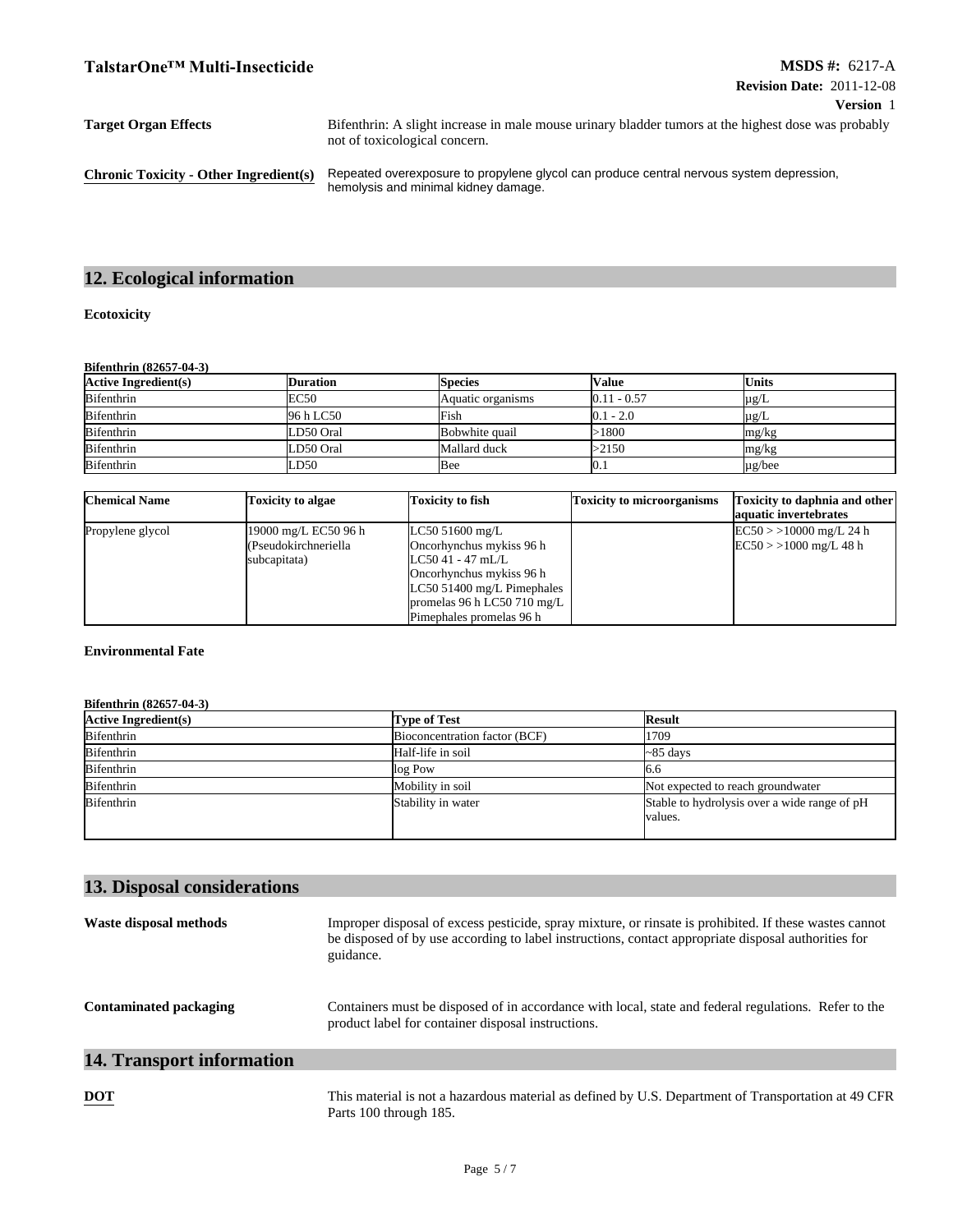## **TalstarOne™ Multi-Insecticide**

| <b>Packaging Type</b>   | Bulk, Non-Bulk                                                                     |  |
|-------------------------|------------------------------------------------------------------------------------|--|
| <b>TDG</b>              |                                                                                    |  |
| Proper shipping name    | Environmentally hazardous substance, liquid, n.o. s.                               |  |
| <b>Hazard Class</b>     | 9                                                                                  |  |
| <b>UN/ID No</b>         | <b>UN3082</b>                                                                      |  |
| <b>Packing group</b>    | III                                                                                |  |
| <b>Marine pollutant</b> | Bifenthrin.                                                                        |  |
| <b>Description</b>      | UN3082, Environmentally hazardous substance, liquid, n.o.s. (Bifenthrin), 9 PG III |  |
| <b>ICAO/IATA</b>        |                                                                                    |  |
| UN/ID No                | <b>UN3082</b>                                                                      |  |
| Proper shipping name    | Environmentally hazardous substance, liquid, n.o. s.                               |  |
| <b>Hazard Class</b>     | 9                                                                                  |  |
| Packing group           | III                                                                                |  |
| <b>Marine pollutant</b> | Bifenthrin                                                                         |  |
| <b>Description</b>      | UN3082, Environmentally hazardous substance, liquid, n.o.s. (Bifenthrin) 9 PG III  |  |
| <b>Limited quantity</b> | 30 kg G                                                                            |  |
| <b>IMDG/IMO</b>         |                                                                                    |  |
| Proper shipping name    | Environmentally hazardous substance, liquid, n.o. s.                               |  |
| <b>Hazard Class</b>     | 9                                                                                  |  |
| UN/ID No                | <b>UN3082</b>                                                                      |  |
| <b>Packing group</b>    | Ш                                                                                  |  |
| EmS No.                 | $F-A, S-F$                                                                         |  |
| <b>Marine pollutant</b> | Bifenthrin                                                                         |  |
| <b>Description</b>      | UN3082, Environmentally hazardous substance, liquid, n.o.s. (Bifenthrin), 9 PG III |  |

## **15. Regulatory information**

#### **U.S. Federal Regulations**

#### **SARA 313**

Section 313 of Title III of the Superfund Amendments and Reauthorization Act of 1986 (SARA). This product contains a chemical or chemicals which are subject to the reporting requirements of the Act and Title 40 of the Code of Federal Regulations, Part 372

| <b>Chemical Name</b>                                                                                                                                                                            | <b>CAS-No</b>                | Weight % | <b>SARA 313 - Threshold Values</b><br>$\frac{6}{9}$ |
|-------------------------------------------------------------------------------------------------------------------------------------------------------------------------------------------------|------------------------------|----------|-----------------------------------------------------|
| Bifenthrin                                                                                                                                                                                      | 82657-04-3                   | 7.9      | 1.0                                                 |
| <b>SARA 311/312 Hazard Categories</b><br><b>Acute Health Hazard</b><br><b>Chronic Health Hazard</b><br><b>Fire Hazard</b><br><b>Sudden Release of Pressure Hazard</b><br><b>Reactive Hazard</b> | Yes<br>Yes<br>no<br>no<br>no |          |                                                     |

#### **CERCLA**

This material, as supplied, does not contain any substances regulated as hazardous substances under the Comprehensive Environmental Response Compensation and Liability Act (CERCLA) (40 CFR 302) or the Superfund Amendments and Reauthorization Act (SARA) (40 CFR 355). There may be specific reporting requirements at the local, regional, or state level pertaining to releases of this material.

#### **International Regulations**